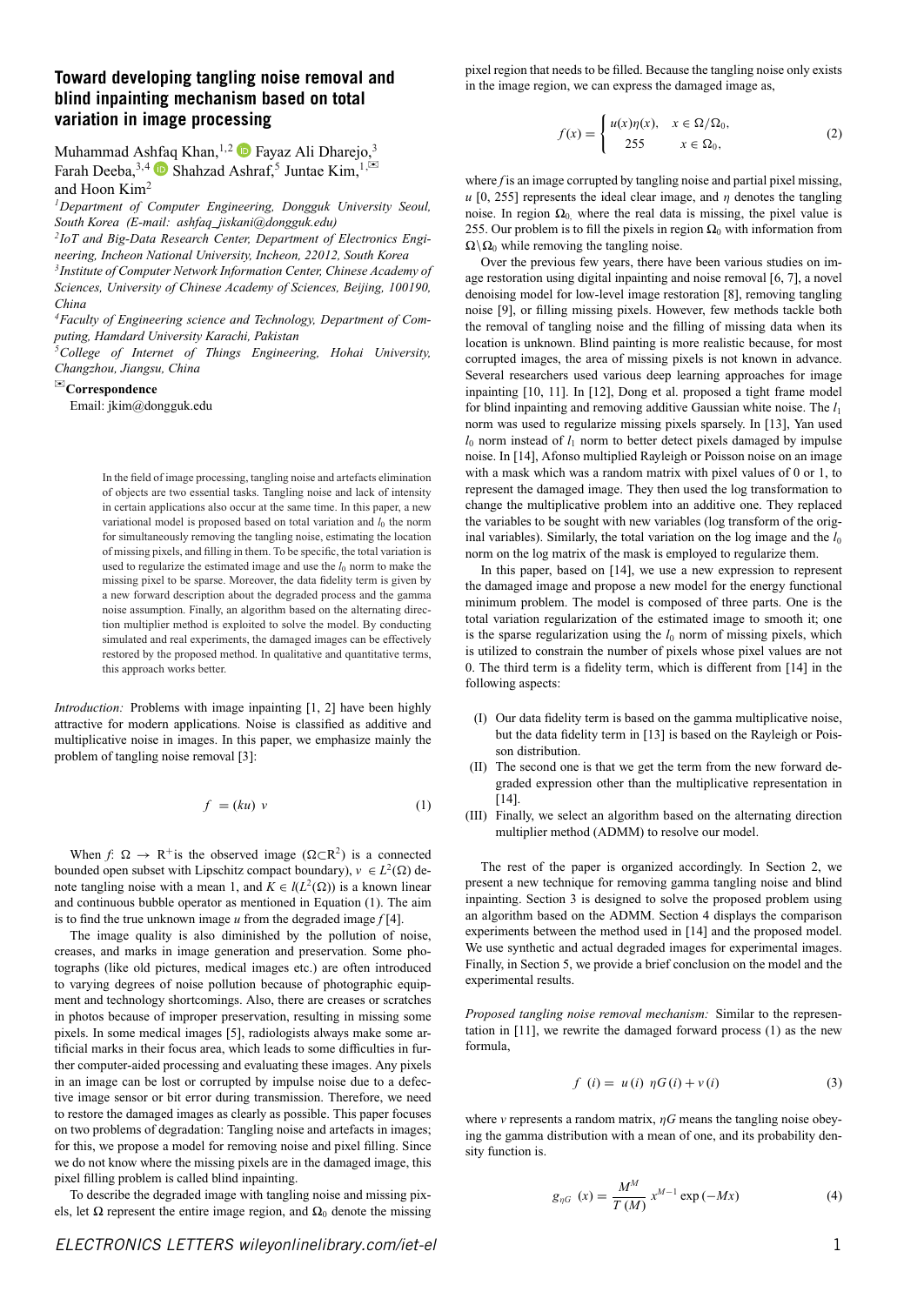Based on (3) and (4), we can get the following probability density function

$$
g(f - v|u) = \frac{M^M}{T(M)} \frac{(f - u)^{M-1}}{u^M} \exp\left(-M\frac{f - v}{u}\right) \tag{5}
$$

The data fidelity term corresponding to (5) is.

$$
J(u, v) = \sum_{i=1}^{mn} \left( \log [u]_i + \frac{[f]_i - [v]_i}{[u]_i} - \frac{M-1}{M} \log ([f]_i - [v]_i) \right) (6)
$$

So, the following model based on the total variation and  $l_0$  norm to remove the tangling noise and achieved blind inpainting.

$$
\min_{u,v} J(u,v) + \lambda_1 ||\log u||_{TV} + \lambda_2 ||v||_0 \tag{7}
$$

Where  $\|\log u\|_{TV}$  is used for smoothing the tangling noise as [13],  $||v||_0$  signifies the amount of non-zero elements in the random matrix *v*. Observing the log term in data fidelity (6), we introduce a new variable  $z = \log u$ , and our model can be reformulated as

$$
\min_{z,v} J(z,v) + \lambda_1 \|z\|_{TV} + \lambda_2 \|v\|_0 \tag{8}
$$

as were,  $J(u, v)$  is transformed to:

$$
J(z, v) = \sum_{i=1}^{mn} ([z]_i + ([f]_i - [v]_i) \exp(-[z]_i)
$$

$$
-\frac{M-1}{M} \log([f]_i - [v]_i)).
$$
 (9)

*Numerical algorithm:* In this section, we plan to use the algorithm based on ADMM to solve (8). However, we can see that the two variables *z* and *v* to be solved in (8) cannot be separated. Therefore, we introduce two auxiliary variables  $\omega$  and  $d$  to replace  $u$  in the total variational regularization term and  $\nu$  in the  $l_0$  regularization term, respectively. The model is transformed into a minimum problem with linear constraints:

$$
\min_{z,v,\omega,d} J(z,v) + \lambda_1 \|\omega\|_{TV} + \lambda_2 \|\mathbf{d}\|_0, \tag{10}
$$

subject to  $\omega = z$ ,  $d = v$ 

Then, the augmented Lagrange algorithm is used to transform (10) into an unconstrained minimization problem:

$$
\min_{z,v,\omega,d} J(z, v) + \lambda_1 ||\omega||_{TV} + \lambda_2 ||d||_0 + \frac{u_1}{2} ||\omega - z - b_1||_2^2
$$
\n
$$
+ \frac{u_2}{2} ||d - v - b_2||_2^2
$$
\n(11)

Finally, our model can be solved by the following subproblems:

$$
\omega^{(t+1)} = \arg\min_{\omega} \lambda_1 \|\omega\|_{TV} + \frac{u_1}{2} \|\omega - z^{(t)} - b_1^{(t)}\|_2^2 \tag{12}
$$

$$
z^{(t+1)} = \arg\min_{z} J(z, v^{(t)}) + \frac{u_1}{2} || z - \omega^{(t+1)} + b_1^{(t)} ||_2^2 \tag{13}
$$

$$
d^{(t+1)} = \arg\min_{d} \lambda_2 \parallel d \parallel_0 + \frac{u_2}{2} \parallel d - v^{(t)} - b_2^{(t)} \parallel_2^2
$$
 (14)  

$$
v^{(t+1)} = \arg\min_{d} J(z^{(t+1)}, v) + \frac{u_2}{2} \parallel v - d^{(t+1)} + b_2^{(t)} \parallel_2^2
$$
 (15)

$$
= \arg\min_{v} J(z^{(t+1)}, v) + \frac{u_2}{2} \| v - d^{(t+1)} + b_2^{(t)} \|_2^2 \qquad (15)
$$

$$
b_1^{(t+1)} = b_1^{(t)} + z^{(t+1)} - \omega^{(t+1)}
$$
\n(16)

$$
b_1^{(t+1)} = b_1^{(t)} + z^{(t+1)} - \omega^{(t+1)}
$$
(16)  

$$
b_2^{(t+1)} = b_2^{(t)} + v^{(t+1)} - d^{(t+1)}
$$
(17)

$$
b_2^{(t+1)} = b_2^{(t)} + v^{(t+1)} - d^{(t+1)} \tag{17}
$$

When solving each subproblem, the other variables are fixed as constant by the results of the last iteration. Therefore, by alternating iteration, we have the following iteration scheme to solve (11). When solving each subproblem, the other variables are fixed as constant by the last iteration results. Therefore, by alternating iteration, we have the following iteration scheme to solve (11):

$$
\omega^{(t+1)} = (z^t + b_1^t) - \beta \operatorname{div} p^*, \beta = \frac{4\lambda_1}{u_1}
$$
 (18)

$$
z^{(t+1)} = (z^t) - \frac{Z_1}{Z_2} \tag{19}
$$

$$
d^{(t+1)} = H_{2\lambda 2/u_2} \left( v^t + b_2^{(t)} \right)
$$
 (20)

$$
v^{(t+1)} = v^t - \frac{v_1}{v_2} \tag{21}
$$

*Algorithm 1*

| 1. | Initialization: fixed $\lambda_1$ , $\lambda_2$ ; $u_1$ ; $u_2$ and $\gamma$ |
|----|------------------------------------------------------------------------------|
| 2. | Update $\omega^{(t+1)}$ by (18)                                              |
| 3. | Update $z^{(t+1)}$ by (19)                                                   |
| 4. | Update $d^{(t+1)}$ by (20)                                                   |
| 2. | Update $v^{(t+1)}$ by (21)                                                   |
| 3. | Update $b_1^{(t+1)}$ by (16)                                                 |
| 4. | Update $b_2^{(t+1)}$ by (17)                                                 |
| 5. | Repeat Step 2 to Step 7 until the condition to stop iteration is reached.    |

where (18) is the Chambolle's projection algorithm for solving *TVl*2problem (12), (19), and (21) are the results of Newton's method for solving (13) and (15), and (20) is the hard thresholding for solving $l_0$  −  $l_2$  problem (13).

$$
H_{\tau}(b) = \begin{cases} b, & |b| > \sqrt{\tau} \\ 0, & |b| < \sqrt{\tau} \end{cases} \tag{22}
$$

and

*p*

*p*

$$
z = 1 - (f - v^{t}) \exp(-z) + v_1 (z - \omega^{(t)} + b_1^{t})
$$
 (23)

$$
z = 1 - (f - v^{t}) \exp(-z) + u_1
$$
 (24)

$$
v = -\exp\left(-z^{(t+1)}\right) + \frac{M-1}{M} \frac{1}{f-v} + u_2\left(v - d^{(t+1)} + b_2^{(t+1)}\right) \tag{25}
$$

$$
v = -\frac{M-1}{M} \frac{1}{(f-v)^2} + u_2 \tag{26}
$$

In this paper, Chambolle's projection algorithm is adopted to solve (11). Specifically,

$$
P = \begin{bmatrix} p_1 \\ p_2 \end{bmatrix} \tag{27}
$$

div $p(i, j) = p_1(i, j) - p_1(i - 1, j) + p_2(i, j) - p_2(i, j - 1)$ , the size of  $p_1 p_2$  is  $m \times n$ ,  $\forall_1 \leq i \leq m$ ,  $\forall_1 \leq j \leq n$ .

Through the following iteration scheme, we can acquire the optimal solution *p*\*

$$
\binom{(m+1)}{1} = \frac{p_1^{(m)} + \gamma \beta \Delta_x \left( \beta \, div p^{(m)} - \left( z^{(t)} - b_1^{(t)} \right) \right)}{1 + \gamma \beta \left| \Delta \left( \beta \, div p^{(m)} - \left( z^{(t)} - b_1^{(t)} \right) \right) \right|} \tag{28}
$$

$$
S_2^{(m+1)} = \frac{p_2^{(m)} + \gamma \beta \Delta_y \left(\beta \text{div} p^{(m)} - \left(z^{(t)} - b_1^{(t)}\right)\right)}{1 + \gamma \beta \left|\Delta \left(\beta \text{div} p^{(m)} - \left(z^{(t)} - b_1^{(t)}\right)\right)\right|} \tag{29}
$$

where  $\gamma$  is the step size and  $\Delta(.) = (\Delta_x, \Delta_y)$  is the gradient. A more detailed solution process can be seen in [3]. In conclusion, the complete algorithm to solve (10) is as follows

*Experiment results:* This section aims to validate the proposed technique dominance compared to Afonso [14]. The [14] model is equipped for tangling noise from Rayleigh or Poisson but not gamma noise. Therefore, we apply their approach as the approach of contrast to the gamma noise. The peak signal to noise ratio (PSNR) and structural similarity index measure (SSIM) are chosen to measure image restoration quality. The PSNR is calculated as follows:

$$
PSNR = 10\log_{10}\frac{|\Omega| \max^{2}(u)}{\|u - u^{*}\|_{2}^{2}}
$$
\n(30)

Where  $u$ ,  $u^*$  are the original image, restored image respectively, and  $|\Omega|$  denotes the size of the image. Our experiment consists of a simulation experiment and a real experiment. Firstly, the damaged synthetic images used in the simulation experiment are combined with the tangling gamma noise with the mean of one and a mask. The intensity of the missing pixel position in the damaged image is 255, and the gamma noise contaminates the intensity of the remaining pixels. The final restoration

## 2 *ELECTRONICS LETTERS [wileyonlinelibrary.com/iet-el](http://wileyonlinelibrary.com/iet-el)*